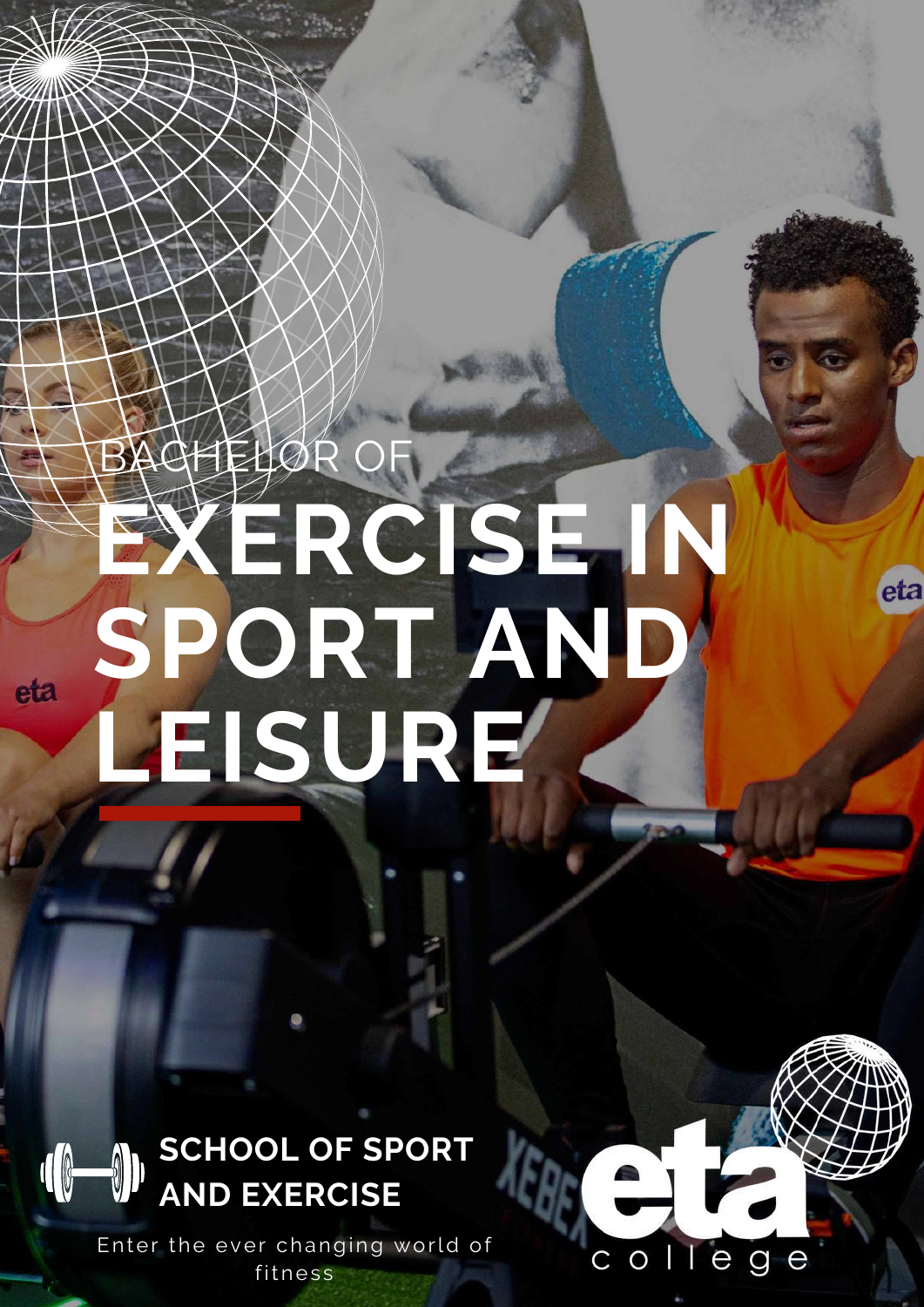#### **ABOUT THIS PROGRAMME 360 Credits, NQF Level 7 SAQA ID:** TBC

This Bachelor of exercise in sport and leisure provides the depth of theory and level of application needed to inform professional practice in sport, leisure and fitness environments. The core discipline is exercise science, with modules in business management and psycho-social studies to ensure a well-rounded professional. The integration of these knowledge fields ensures that graduates are able to design, manage and implement scientifically-based programmes for a range of participants within a range of sport, fitness or leisure business environments. Qualifying graduates are able to critically respond to the industries they serve, demonstrating the conceptual, applied and reflexive knowledge which informs professional practice. Educated with the latest theories and current science, graduates can apply their knowledge to the design of a range of programmes; leading others in terms of their needs, aims or goals and demonstrating the attributes needed to manage individuals or groups in a range of contexts.

3 years

Assessment is both theory and practical.



Our learning environment is technology driven so you will need to bring a laptop to class.



[REGISTER](https://www.etacollege.com/admissions/online-applications/) NOW

**BACHELOR OF EXERCISE IN SPORT AND LEISURE**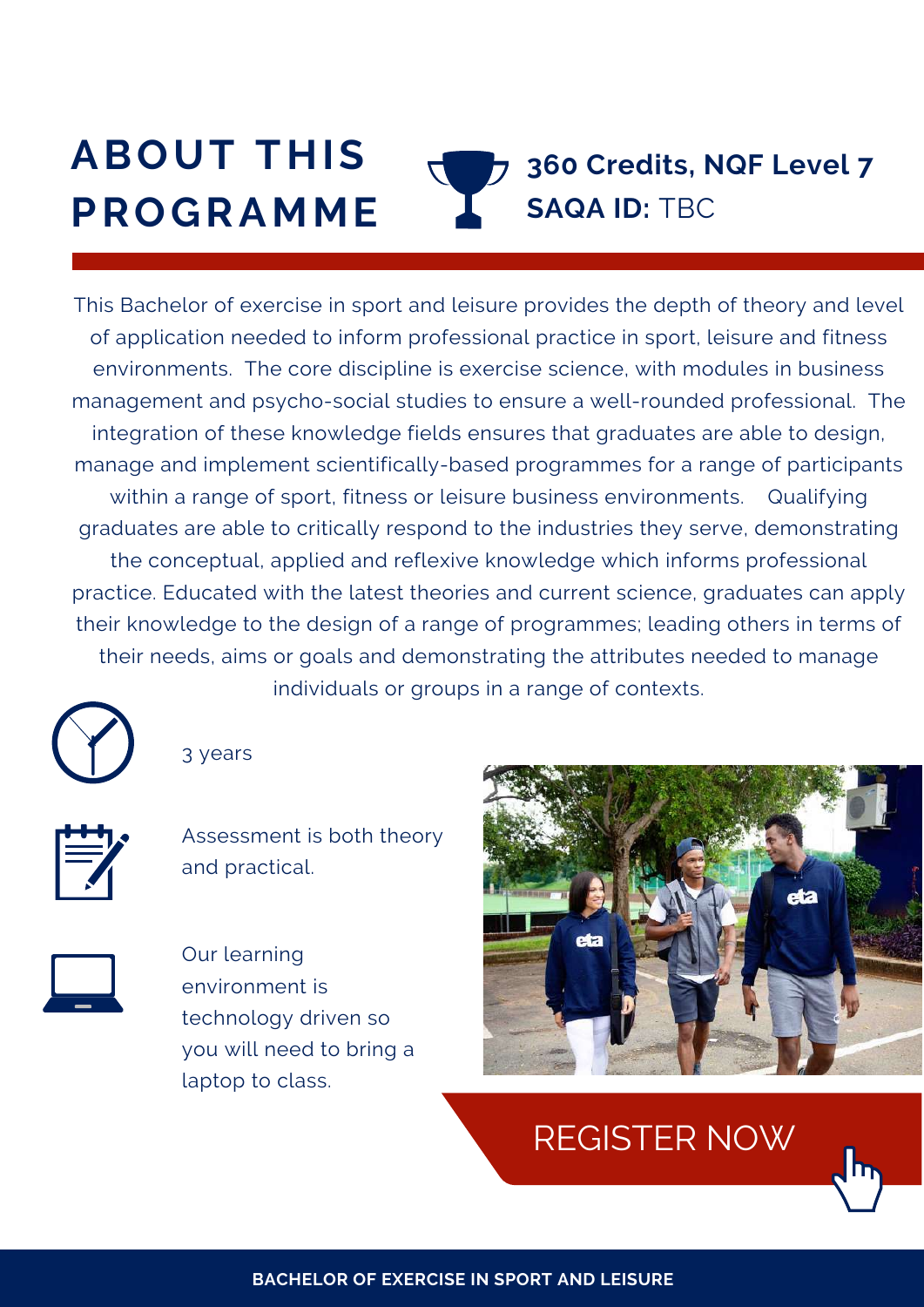# **TECHNICAL REQUIREMENTS**





Students must have their own device, especially a laptop. If you do not have your own laptop or PC, these are available for students when on campus.

#### **WORD OF CAUTION:**

The learning activities and content of our programmes require that the primary device that you will use should be a desktop computer and/or a laptop computer. Although you may find it beneficial to use a mobile device like a smartphone or a tablet when you are "on the move" to quickly access your programme, mobile devices are not considered sufficient to meet the technical requirement of our [programmes.](https://www.etacollege.com/admissions/online-applications/) There are computers available at each campus to assist you on your eta journey.



Own data is essential if students work off-campus. Wifi is free on campus and can be accessed before, during and after classes



**eta** provides study spaces with devices and wifi **eta** likes to work on a no-homework policy so students can complete their studies on campus



Access to all learning resources, library books and journals are included in **eta** tuition fees

# **PLEASE REFER TO OUR LEARNER MANAGEMENT GUIDE TO READ MORE DETAILS**

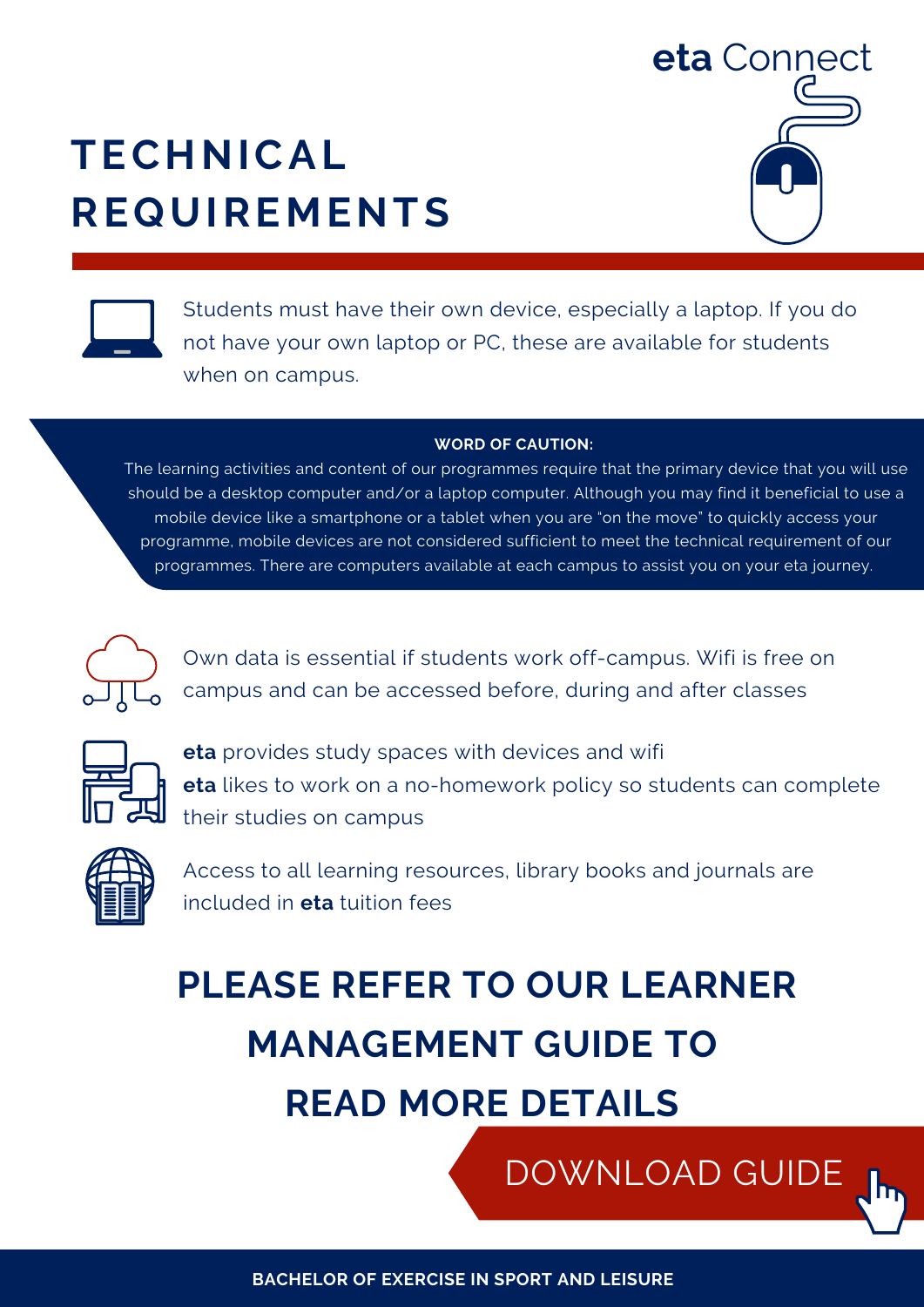# **ADMISSION REQUIREMENTS**



#### **Admission to Bachelor degree, NQF Level 7**

The minimum requirement for admission to Bachelor Degree programmes is either:

- A National Senior Certificate (NSC) with bachelor degree admission with minimum of 30% in English, coupled with an achievement rating of 4 (adequate achievement 50-59%) or better in four recognised NSC 20-credit subjects (refer annexure 7 for list).
- A National Certificate Vocational (NCV). A student must achieve at least 60% in three fundamental subjects, including the language of learning and teaching in the higher education institution, and achieve at least 70% in four vocational subjects, chosen from the NC (V) Level 4 subjects.
- A Senior Certificate (SC) (with relevant endorsement).
- A Further Education and Training Certificate (NQF 4) in a cognate field e.g. fitness, coaching or sport administration.
- A Higher Certificate or Advanced Certificate in a cognate field. For example, a Higher Certificate in Fitness or in Coaching Science enables access to the Diploma in Sport and Exercise. The Higher Certificate in Sports Recreation and Fitness Management enables access to the Diploma in Sport and Recreation Management

# **PROGRAMME ACCREDITATION**

Exercise Teachers Academy PTY Limited (trading as eta College) is registered as a private higher education institution in terms of Section 54 (1) (c) of the Higher Education Act, 1997 (Act No. 101), and Regulation 16 (4) (a) of the Regulations for Registration of Private Higher Education Institutions, 2002.

REGISTER NOW This NQF level 7 Learning programme is accredited by the Council on Higher Education (CHE). The qualification it achieves is registered on the Higher Education Qualifications Sub Framework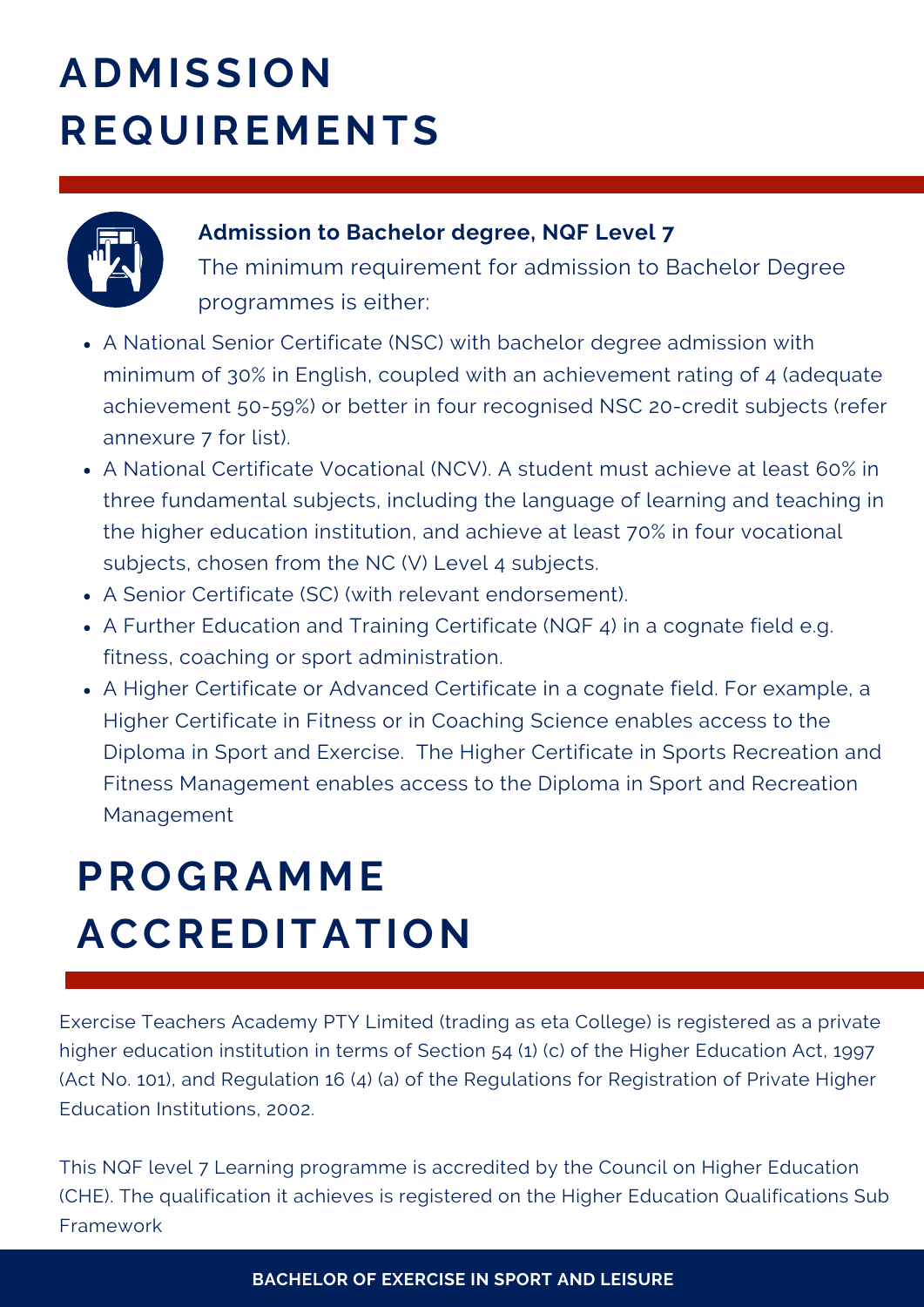# **RECOGNITION OF PRIOR LEARNING (RPL)**



RPL emerges from a global demand to increase access to higher education. RPL policies encourage providers to develop systems that enable the recognition of learning, allowing previously disadvantaged people, for whatever reason, to be able to access to a learning pathway in higher education. The RPL driving force is social justice and fairness, so no-one should be barred from higher education. At eta College, RPL can enable access to a qualification that allows you to work in the fastgrowing sport and fitness sector, where competent employees are critical for the growth of the profession (Skills Development Act, 1998, Skills Development Amendment Act, 2008).

There are different types of RPL, which includes the following

- RPL for Access process which is specifically designed for those students who have not been able to meet the minimum requirements for access.
- If you have prior formal learning in credit-bearing modules or a completed qualification, it is possible for such credits to be recognised and for you to be exempt from learning you have already completed.
- If you are someone of advanced standing and did not complete a Matric (NSC) or your results were not sufficient to access higher education in the past, your work and life experience may enable you to access to higher learning now.
- If you have relevant and recent work experience that matches the learning in the qualification you want, it is possible for your knowledge and skills to be recognised and to access a higher education pathway. You may even be exempt from some modules if your work experience has given you the right level of knowledge and skills.

### [LEARN](https://www.etacollege.com/educational-pathways/recognition-of-previous-education/) MORE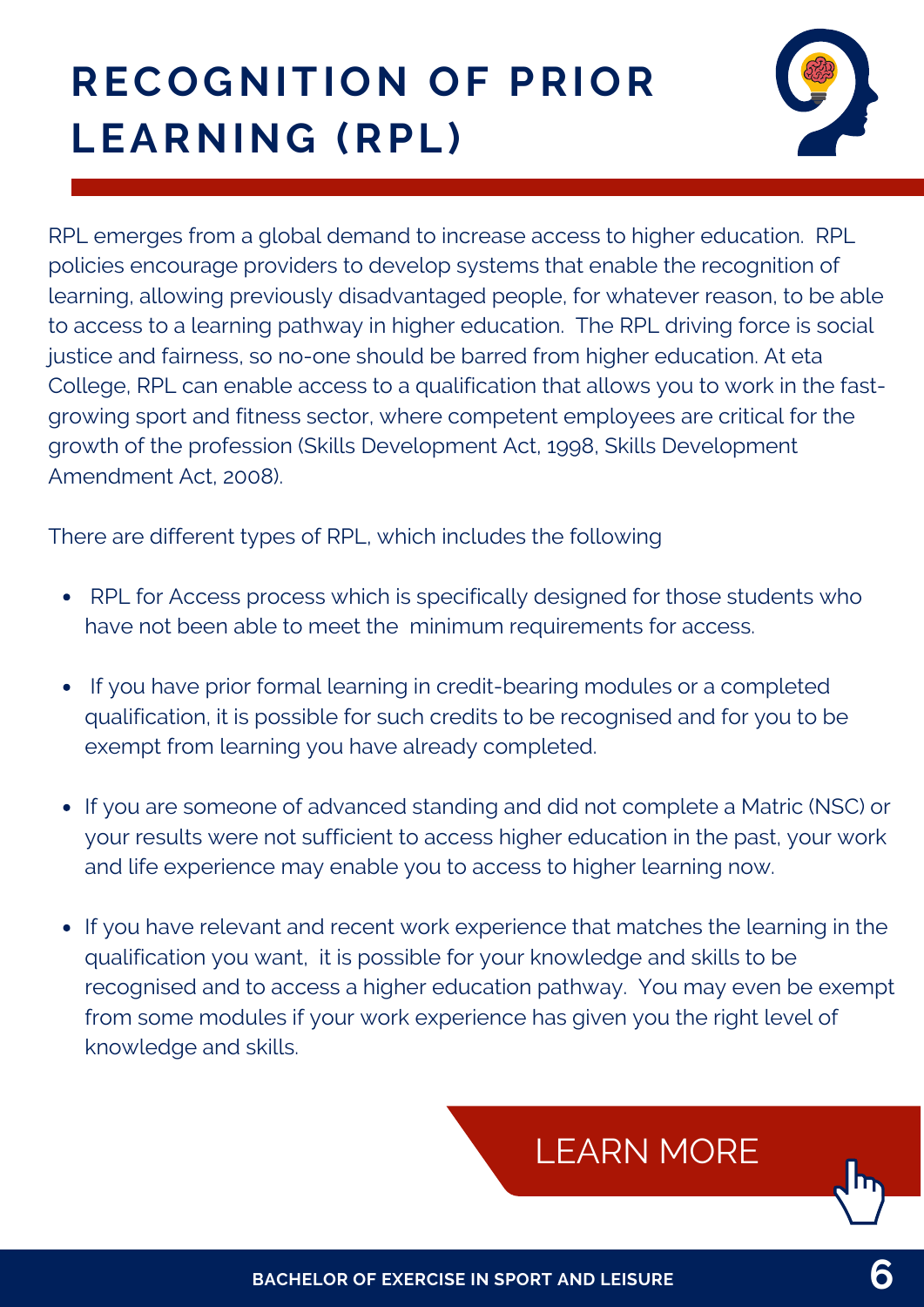# **HOW WILL THIS QUALIFICATION HELP YOU DIFFERENTIATE YOURSELF?**



#### **EXERCISE SPECIALIST**

Working in private practice or in a fitness facility providing expertise in exercise programming, counselling, fitness conditioning and advice on exercise – for special population groups



#### **SPORT SCIENCE CONDITIONING SPECIALIST (REPSSA PROFESSIONAL DESIGNATION)**

Working in private practice as a Sport Science Conditioning Specialist, or in a sport club, testing, sport conditioning and advice on sport performance.



#### **FITNESS PROGRAMME MANAGER**

Managing fitness programmes, responsible for all key outcomes of the facility's programmes.



#### **LEISURE MANAGER**

Managing a health or leisure facility and its programmes, responsible for all key outcomes of the club and its members



#### **SPORT PROGRAMME MANAGER**

Managing a sport club or the sport programmes in the club, responsible for all key outcomes of the club and its members

#### **AFTER COMPLETING THIS PROGRAMME YOU'LL BE CONFIDENT IN YOUR ABILITY TO:**

- Apply current science and wellness models to sport and leisure programmes
- Conduct screening, assessment, testing and exercise prescription
- Design and implement programmes for individual's, communities or organisations
- Manage business environments in sport and leisure

Apply relevant psycho-social knowledge and skills to leadership and management. Range: includes but is not limited to the application of psycho-social theories and skills when coaching or advising others, instructing groups, leading work-based teams, and/or mentoring colleagues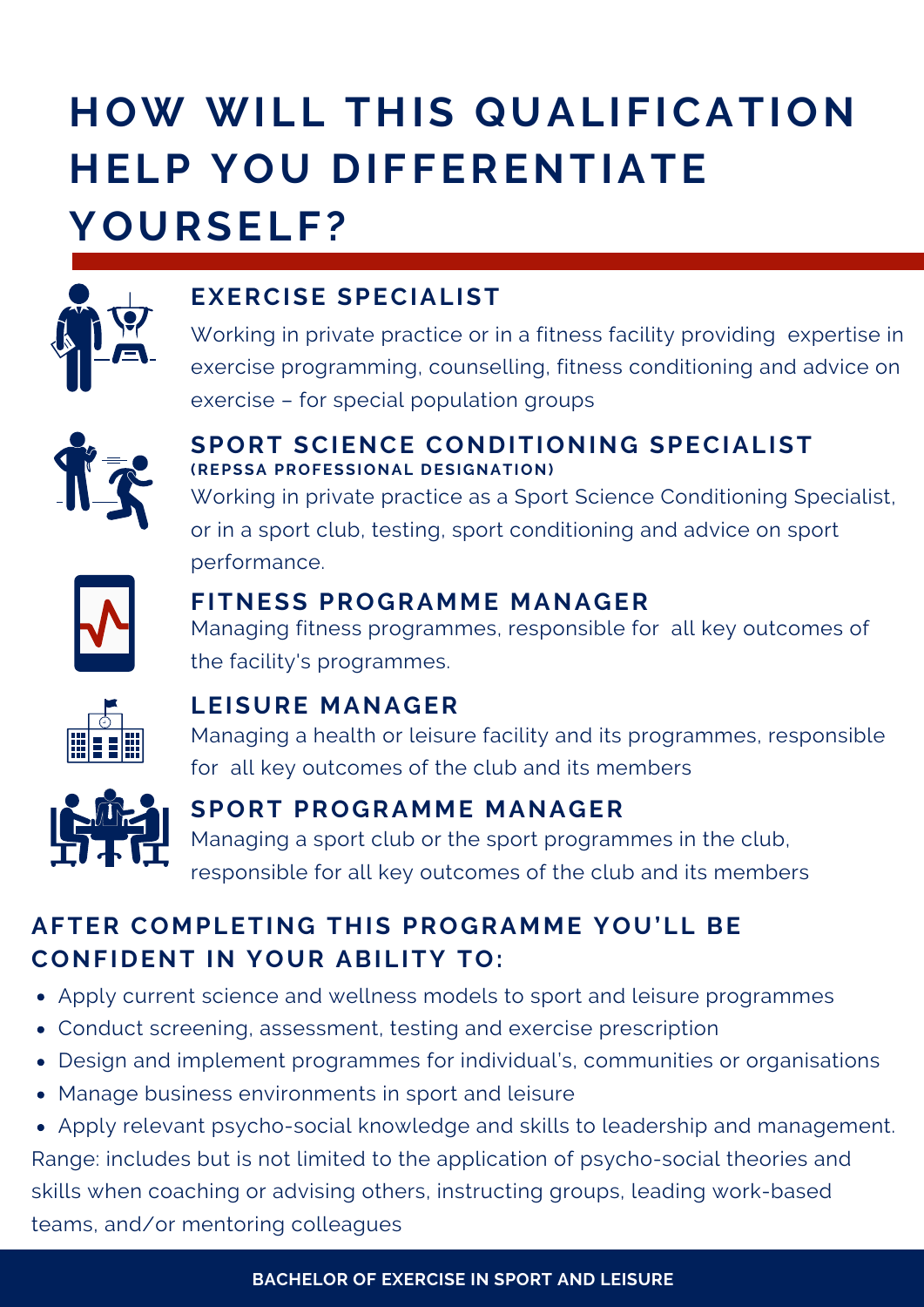### **WHAT WILL YOU LEARN ON THIS PROGRAMME?**

Find out more about what you will learn as you progress through the **three years** of this programme. There are compulsory courses, optional courses, some of which include an experiential learning component.

### **YEAR 1**

#### SPORT AND EXERCISE SCIENCE

Human Life Science 1 Screening and Assessment 1 Nutrition and Ergogenic Aids 1 Exercise Prescription 1 Programme management 1

#### BUSINESS AND MANAGEMENT STUDIES

Management theories and principles Business theories and principles

#### SPORT AND LEISURE STUDIES

Business environments in sport and leisure Theories of Sport and Leisure

#### PSYCHO SOCIAL STUDIES

Academic thought and practice: introduction to research Psychology and health promotion: principles and theories Foundations for professional development Facilitating learning: teaching adults and children Communication principles and practices

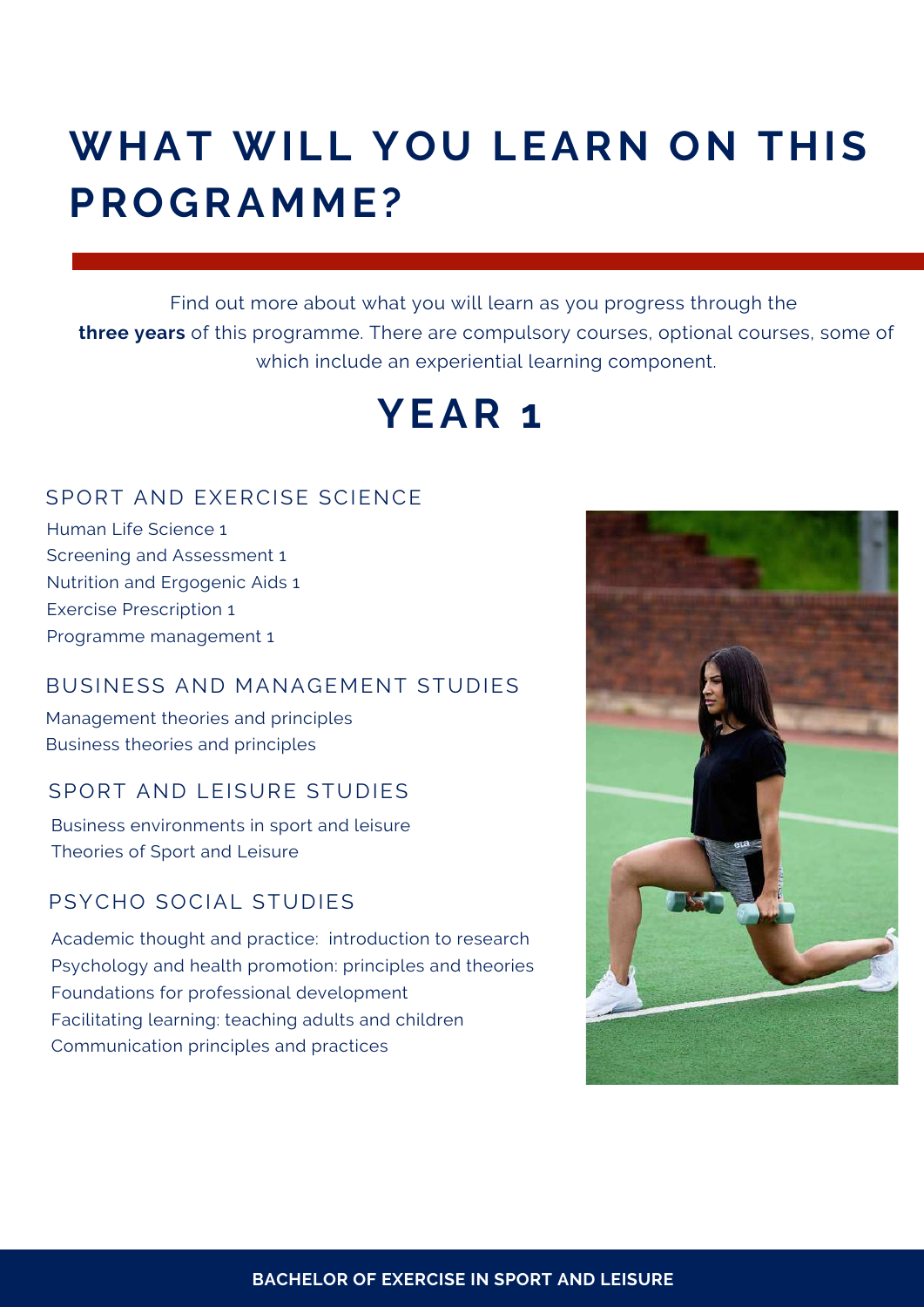### **WHAT WILL YOU LEARN ON THIS PROGRAMME?**

### **YEAR 2**

#### SPORT AND EXERCISE SCIENCE

Human Life Science 2 Screening and Assessment 2 Nutrition and Ergogenic Aids 2 Exercise Prescription 2 Programme management 2

#### BUSINESS AND MANAGEMENT STUDIES

Governance, policy and professional practice Business and finance management Marketing, sales and customer care Human resources management and industrial relations

#### PSYCHO SOCIAL STUDIES

Academic thought and practice: critical thinking, research methods Psychology and health promotion: positive psychology and mental resilience Leadership: emotional intelligence, critical self-reflection Facilitating learning: group instruction, presentation skills

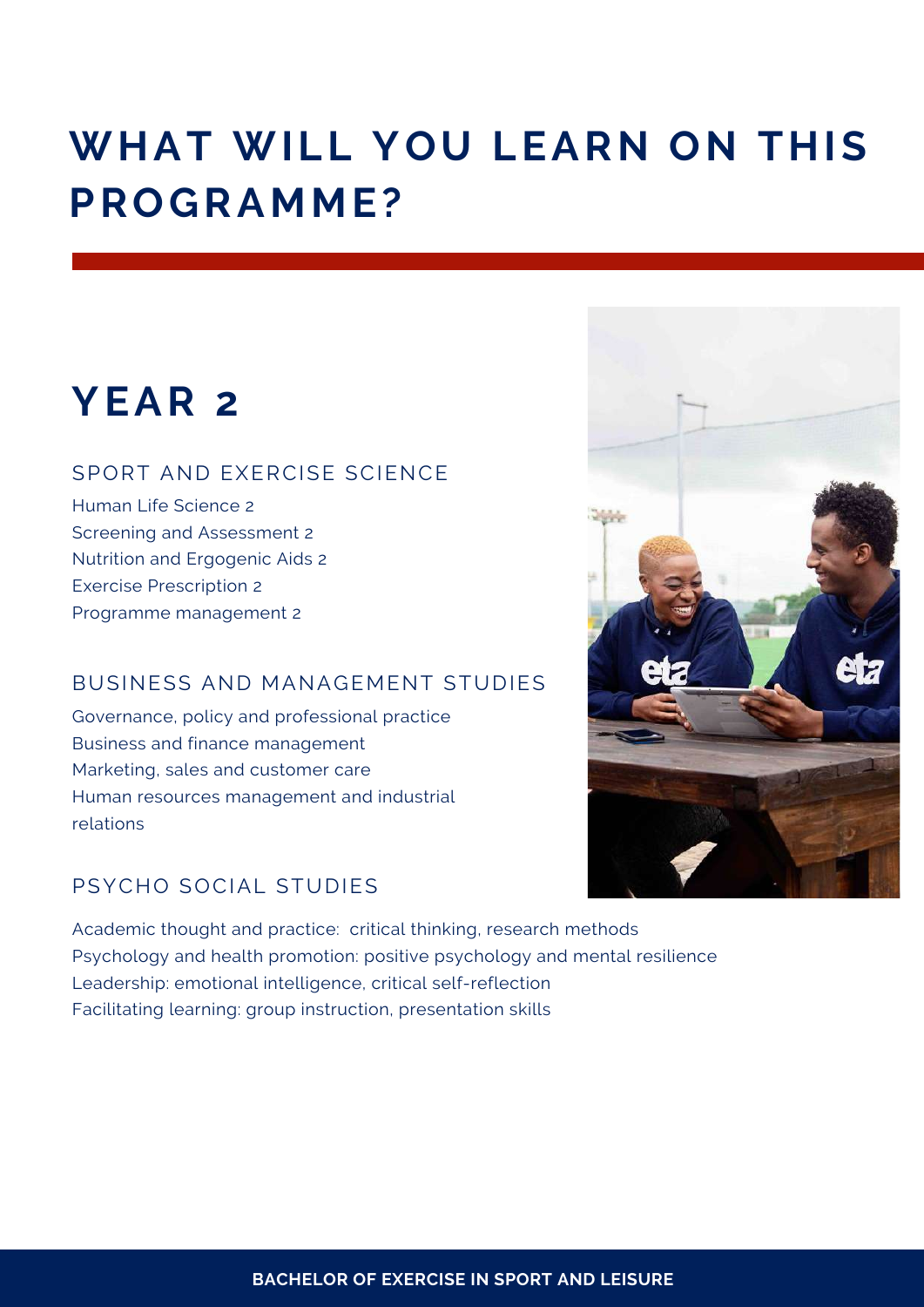### **WHAT WILL YOU LEARN ON THIS PROGRAMME?**

### **YEAR 3**

#### **ELECTIVES**

#### SPORT AND EXERCISE SCIENCE

Corporate wellness: programme design and management Community health programme design and management Sport conditioning: programme design and management Fitness and health clubs: programme design and management

#### BUSINESS AND MANAGEMENT STUDIES

Fitness and leisure management Sport programme management Corporate wellness programme management Community health programme management

#### **COMPULSORY**

#### PSYCHO SOCIAL STUDIES

Academic thought and practice: monitoring and evaluation Facilitating learning: mentoring and coaching Leadership: leading change, leading teams



**BACHELOR OF EXERCISE IN SPORT AND LEISURE**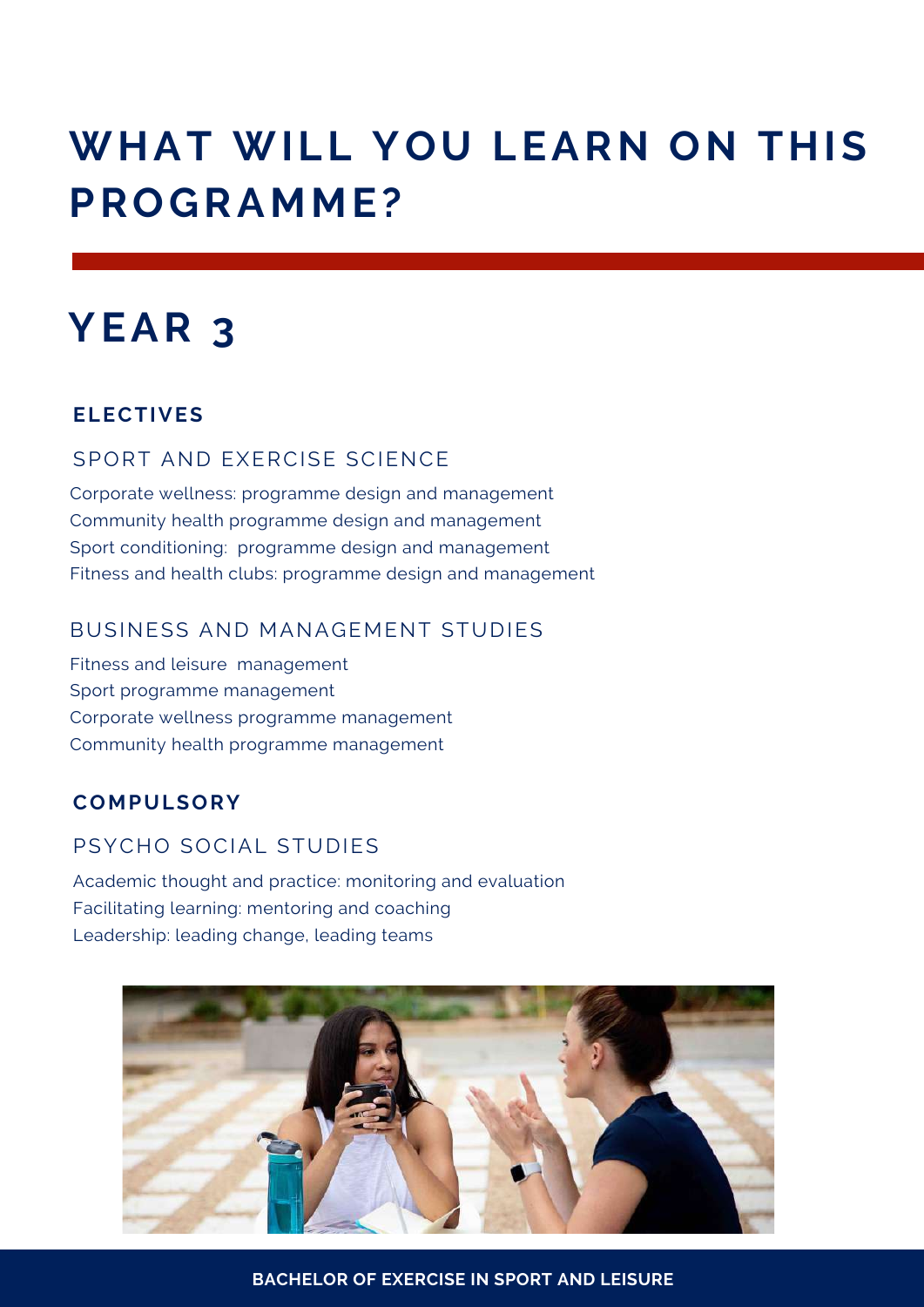# **WHY STUDY AT** eta College

- Qualified lecturers
- Scheduled sessions
- Exposure to industry professionals through the campus
- Technologically mediated teaching
- Superior facilities
- Opportunity to make friends
- Guided practical sessions
- Resource centre  $\bullet$
- In-class feedback
- Attend a graduation
- Access to eta Connect (Learning Management System)
- Access to e-library (eBooks, journals, articles and so much more)
- Access to Office 365 account
- Industry-ready when qualified



**BACHELOR OF EXERCISE IN SPORT AND LEISURE**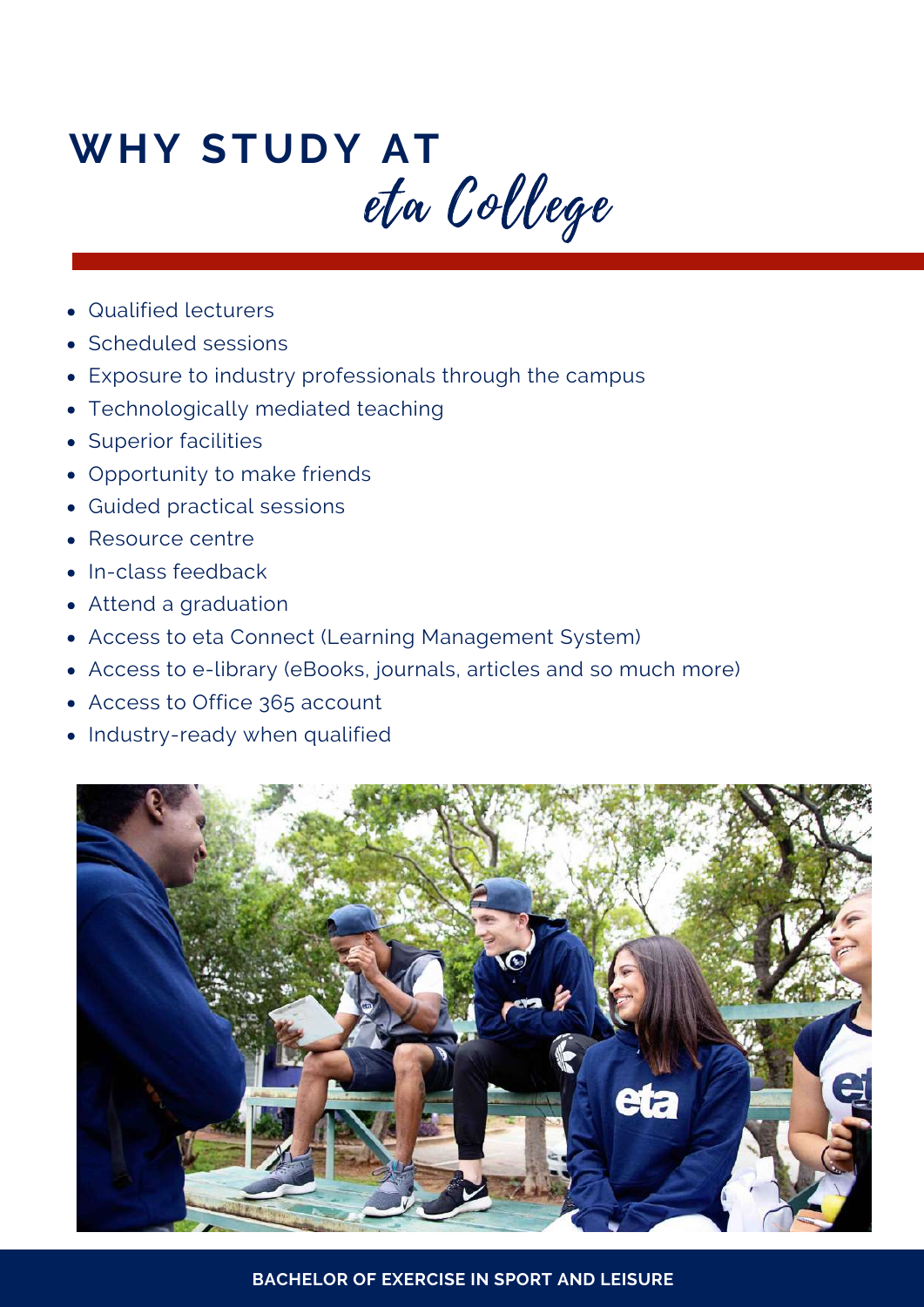# **WHAT CAREER CAN I GO INTO ONCE I AM QUALIFIED?**

The programme allows you entry into the sport, recreation and fitness industry.

- Exercise Specialist
- Sport Conditioning Trainer
- Fitness Programme Manager
- Leisure Manager
- Sport Programme Manager

#### **WHO WILL HIRE ME?**

- Fitness Facilities
- Sports clubs and Recreation centres
- Self employment as a business owner and entrepreuneur
- Sports venues
- Health and Leisure Facilities

### **THIS SOUNDS PERFECT FOR MY CAREER**

### I'M READY TO [REGISTER](https://www.etacollege.com/admissions/online-applications/)